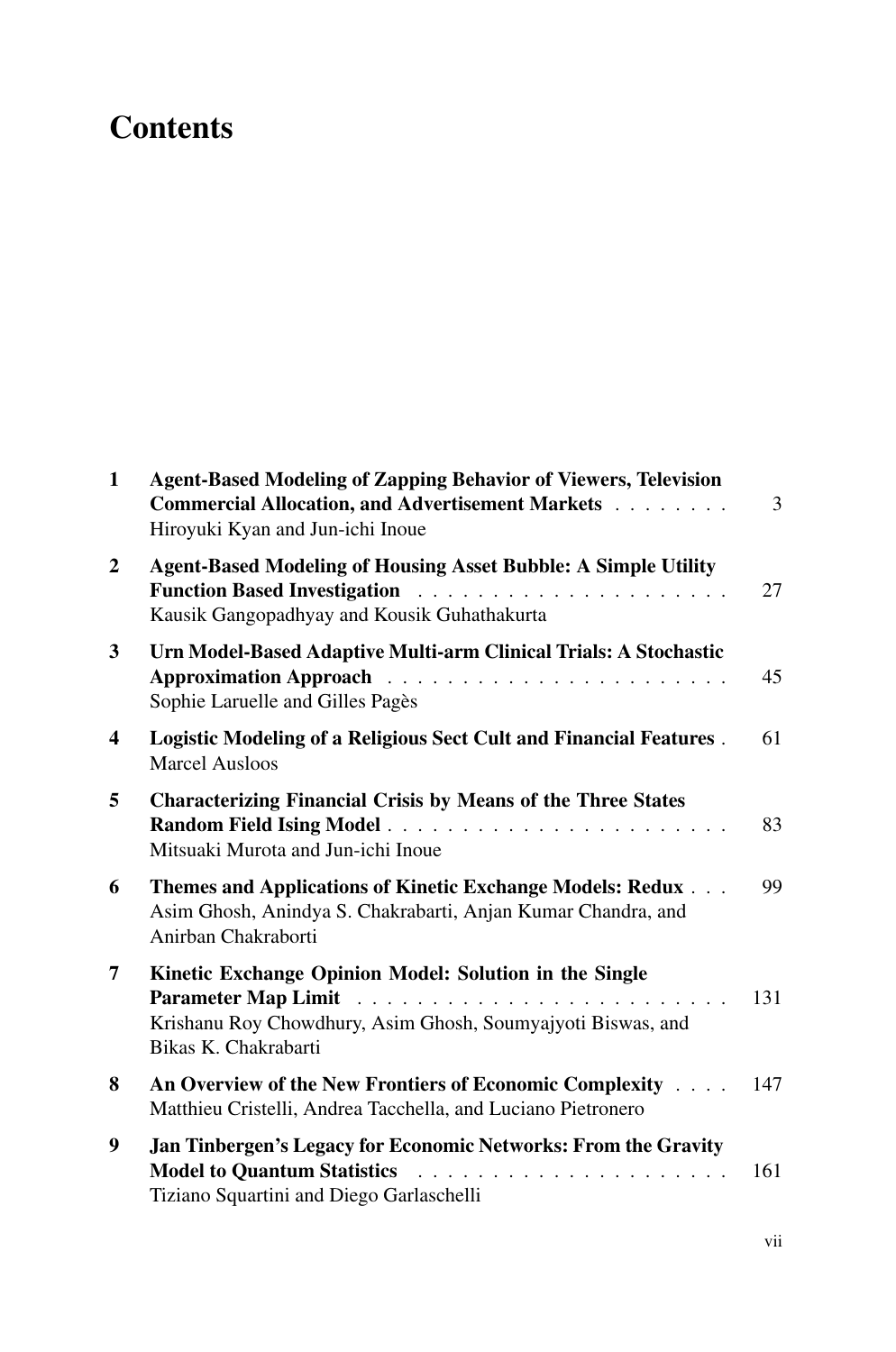| .<br><b>V111</b> | Contents |
|------------------|----------|
|                  |          |

| 10 | A Macroscopic Order of Consumer Demand Due to Heterogenous<br><b>Consumer Behaviors on Japanese Household Demand Tested</b><br>Yuji Aruka, Yuichi Kichikawa, and Hiroshi Iyetomi | 187 |
|----|----------------------------------------------------------------------------------------------------------------------------------------------------------------------------------|-----|
| 11 | <b>Uncovering the Network Structure of the World Currency Market:</b><br>Cross-Correlations in the Fluctuations of Daily Exchange Rates<br>Sitabhra Sinha and Uday Kovur         | 203 |
| 12 | Systemic Risk in Japanese Credit Network<br>Hideaki Aoyama                                                                                                                       | 219 |
| 13 | Pricing of Goods with Bandwagon Properties: The Curse<br>Mirta B. Gordon, Jean-Pierre Nadal, Denis Phan, and Viktoriya<br>Semeshenko                                             | 229 |
| 14 | Kishore C. Dash                                                                                                                                                                  |     |
| 15 | <b>Econophysics and Sociophysics: Problems and Prospects</b><br>Asim Ghosh and Anindya S. Chakrabarti                                                                            | 287 |
| 16 | Hideaki Aoyama                                                                                                                                                                   | 299 |